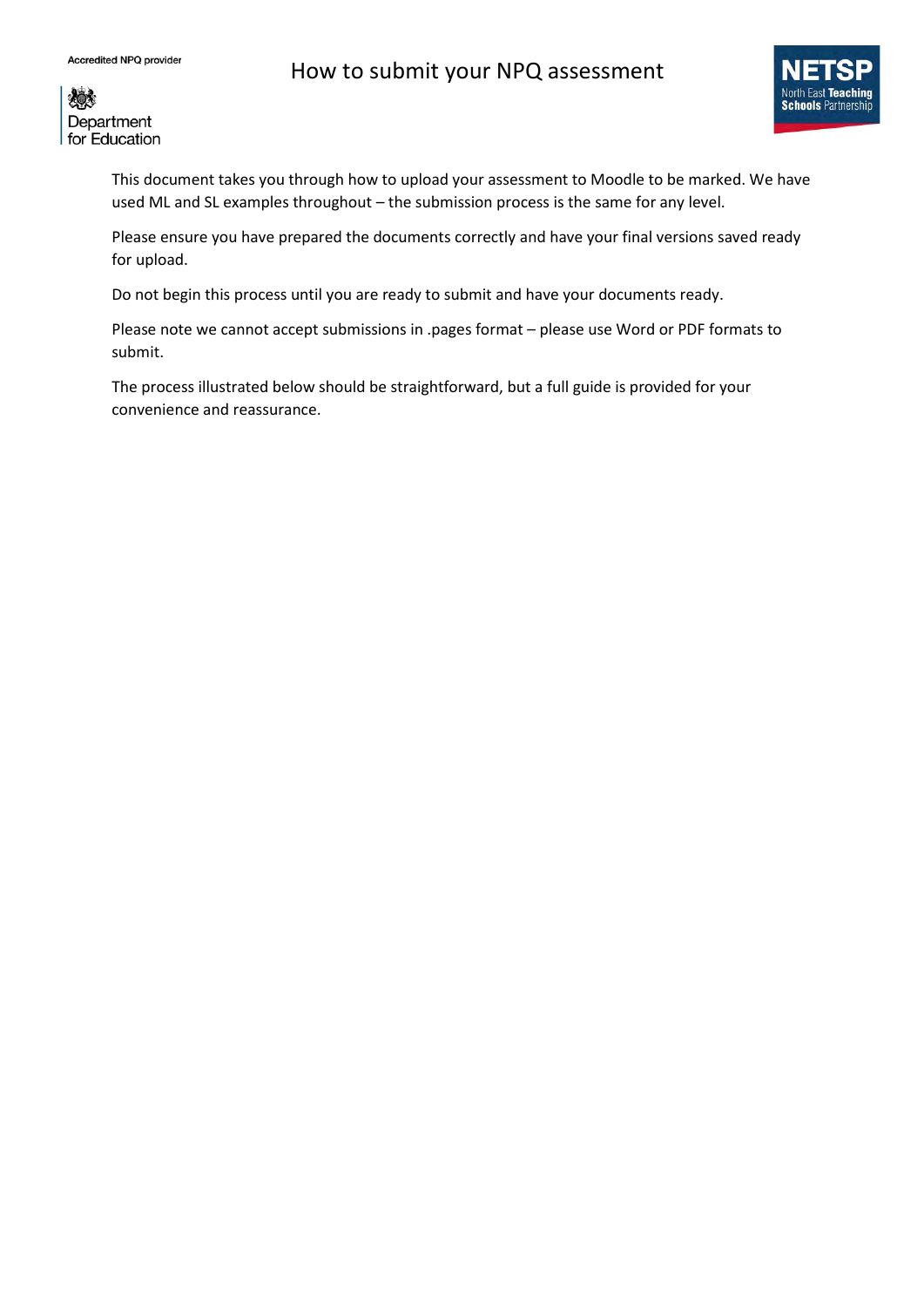You submit your assessment in two parts, so you sho separate documents ready to upload.

One document is your full portfolio, without names and signatures on the front page. It will look something like this.



You type your candidate number here.

Fill in the title, date and word count.

Leave all the other signatures and names blank.

Rename your file using the following convention:

**Candidate Number Level – e.g.: 20189999 ML**

Assessors will only see your candidate number, and the which candidate number links with which participan

| ould have two     |                                                                                                                                              |                                                                                                                                      |
|-------------------|----------------------------------------------------------------------------------------------------------------------------------------------|--------------------------------------------------------------------------------------------------------------------------------------|
| and signatures on |                                                                                                                                              |                                                                                                                                      |
|                   |                                                                                                                                              | Introduction                                                                                                                         |
|                   | National Professional Qualification for Senior Leadership<br><b>Final Assessment</b>                                                         | I am an aspiring set<br>Primary school and<br>improvement', res.                                                                     |
|                   | Working across the school to a) reduce variation in pupil progress and attainment b)<br>improve the efficiency and effectiveness of teaching | The focus of my ini<br>number of reasons<br>federation and dur<br>poor quality teach?<br>learning practices,<br>later on in school a |
|                   | Name: 123456                                                                                                                                 | As part of the initia<br>for Behaviour acro.<br>Other stakeholders                                                                   |
|                   | In-school initiative: To improve the quality of reading across Key Stages 2 and 3                                                            | In order to benchm<br>all of the aspects o<br>strengths: xxx, xxx,<br>that I meet all of th                                          |
|                   | Date submitted: 12 September 2018                                                                                                            | Impact of my lead                                                                                                                    |
|                   | Word count: 5,000                                                                                                                            | Findings from the I<br>my Strategy and In                                                                                            |
|                   | (Must not exceed 5,000 excluding additional documents)                                                                                       | 'ruthless' system, y<br>made me stop and<br>was more receptiv-                                                                       |
|                   |                                                                                                                                              | perspective, I was<br>ashieve and the mi<br>system so that we                                                                        |
|                   |                                                                                                                                              | of expectations act<br>Reading around the<br>wes particularly inf<br>considered the imp                                              |
|                   |                                                                                                                                              | buttomes, For exa<br>implementing an e<br>improved pupil cor                                                                         |
|                   |                                                                                                                                              |                                                                                                                                      |
|                   |                                                                                                                                              | Impact of my lead                                                                                                                    |
|                   |                                                                                                                                              | Leading with impai                                                                                                                   |
| they do not know  | Headteacher signature:  Headteacher name:                                                                                                    | Working in Partner                                                                                                                   |
| t.                |                                                                                                                                              | Impact of my lead                                                                                                                    |
|                   |                                                                                                                                              | Strategy and impre                                                                                                                   |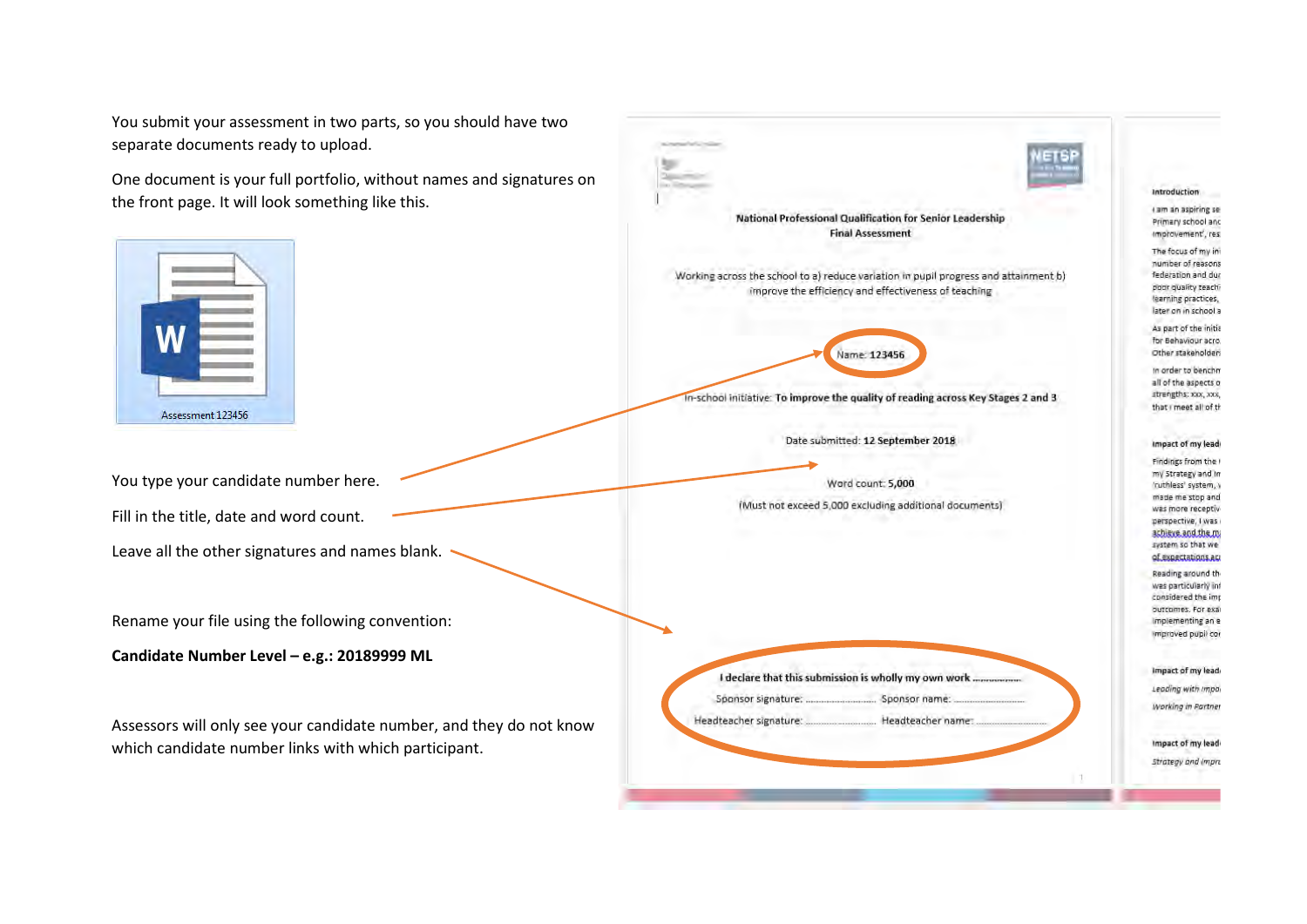The second document is your assessment cover page, which includes your name and signature, and the names and signatures of your sponsor and headteacher.

As you can see, the document is fully filled out, including your name, title of the initiative, date submitted and word count.

You will need to print out the page, and then have it hand-signed, and scan it ready to upload.

It should look something like this.





National Professional Qualification for Middle Leadership **Final Assessment** 

Working with my team to a) improve pupil progress and b) team capability

Name: NETSP Participant

Focus of in-school initiative: Improving pupil progress in my context

Date submitted: 06/06/2018

Word count: 4500 (Must not exceed 4,500 excluding additional documents)

You, your sponsor and your headteacher also need to sign this page. It's fine to type the names, but the signatures must be hand-done. Copy-pasted signatures and typed names are not acceptable and **we will return unacceptable front pages** to you to be redone.

This is where you, your sponsor and headteacher declare that the write up is all your own work, and is a true and accurate representation of your in-school initiative.

Rename the file the same as your full portfolio, followed by Front Cover, e.g.,

**20189999 ML Front Cover**

**Assessment Front Cover** 

Once you have done this, you are ready to upload your assessment.

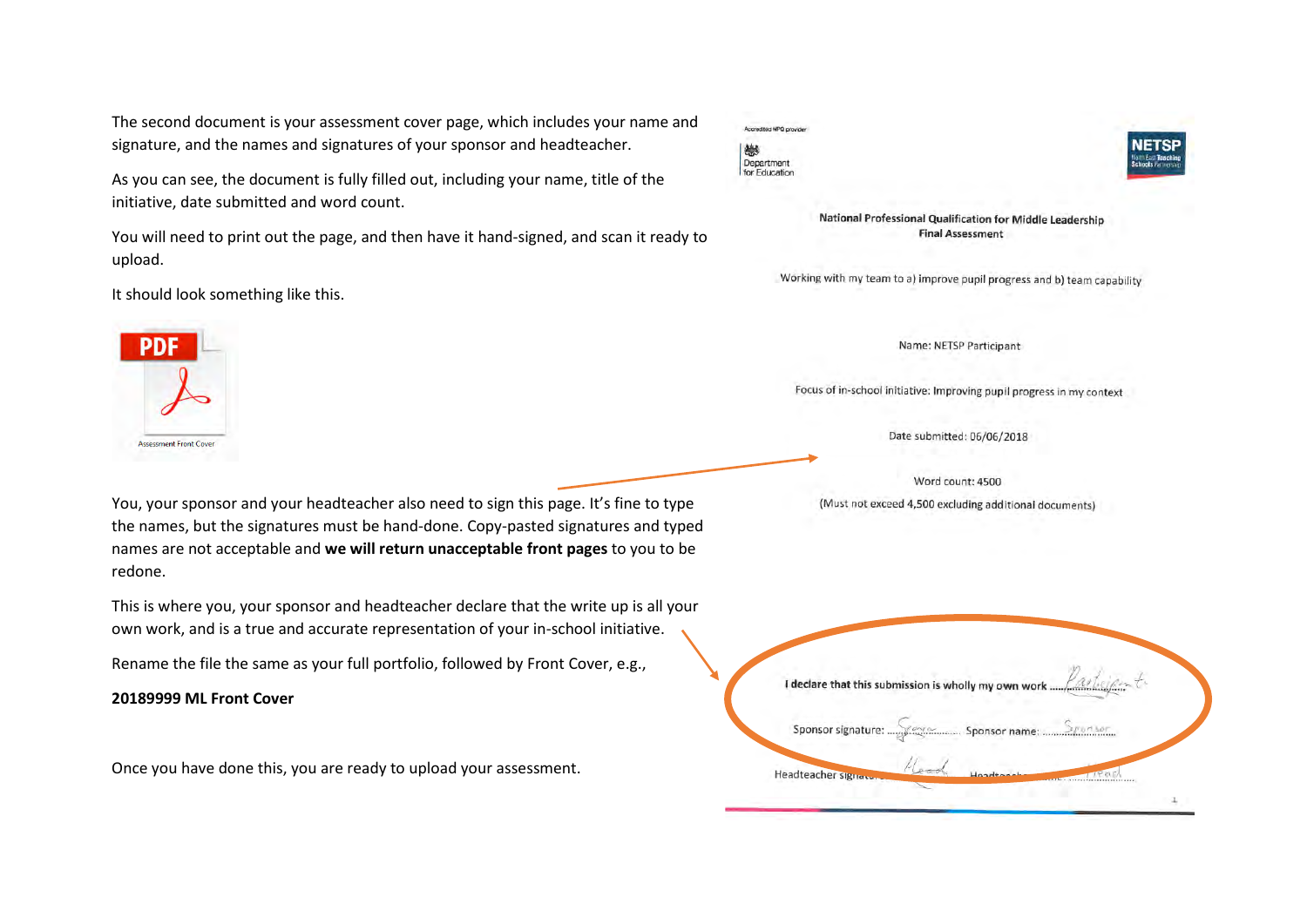# Submitting

Click on the link in your submission email, or paste it into your browser and go. The Moodle login screen will appear. Log in to Moodle as usual.

| Forgotten your username or<br>password?    |
|--------------------------------------------|
|                                            |
| Cookies must be enabled in<br>your browser |
|                                            |

A page like this will appear.

Enter the enrolment key you were given in your email, and click **Enrol**.

| Enrolment options |                                                        |  |
|-------------------|--------------------------------------------------------|--|
|                   | P NPQSL Assessment Submission - June 2018 <sup>%</sup> |  |
| - June Submission |                                                        |  |
| Ducker key        |                                                        |  |

NPQSL Assessment Submission - June 2018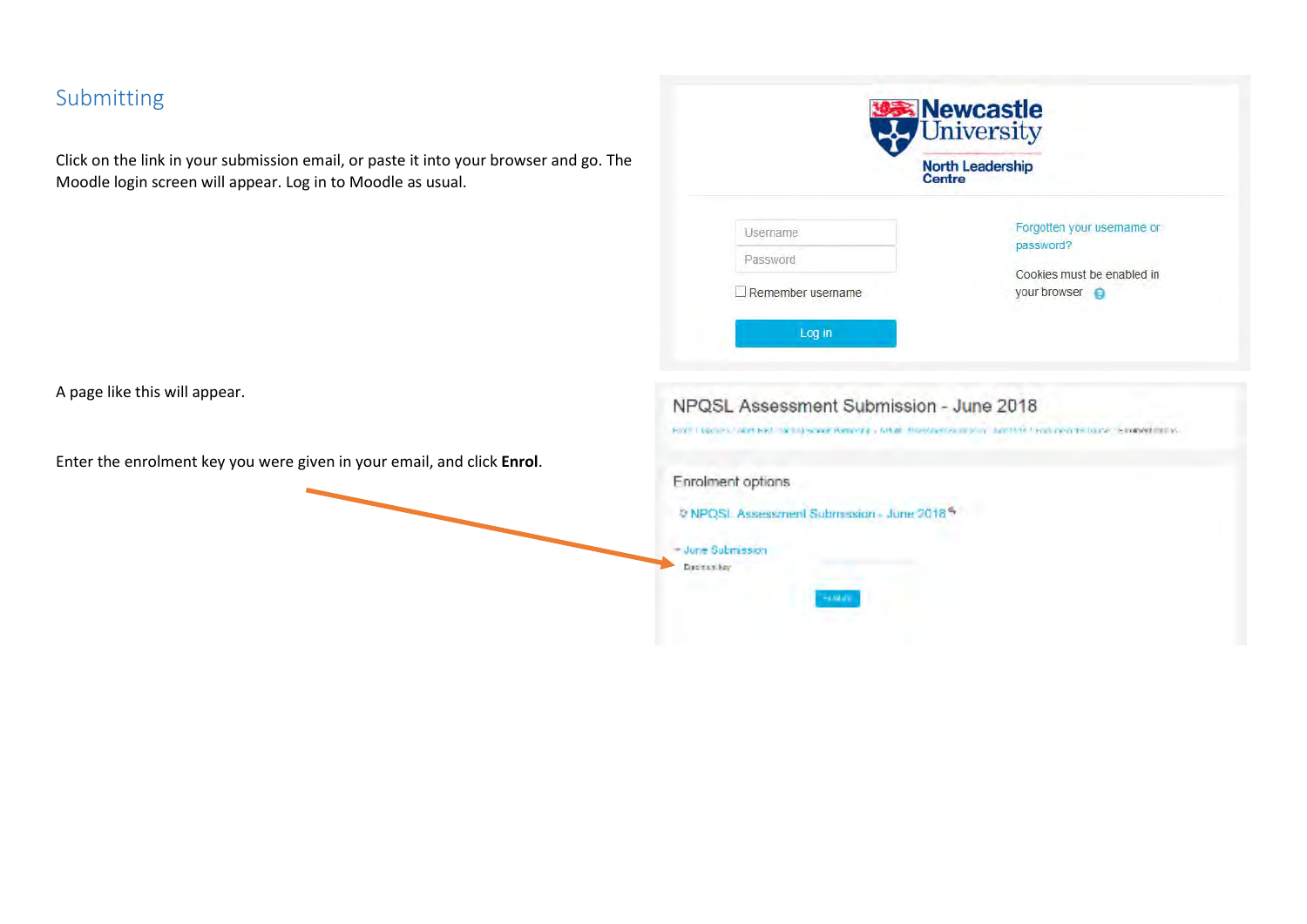You will see the submission page. Click on the link to submit your portfolio. This where you submit the the full anonymised portfolio.



## **NPQSL Portfolio Submission**



Please submit your portfolio here, using your candidate number on the front page and with no signatures or names on the front page. This is to protect your anonymity.

## **NPQSL Front Page Submission**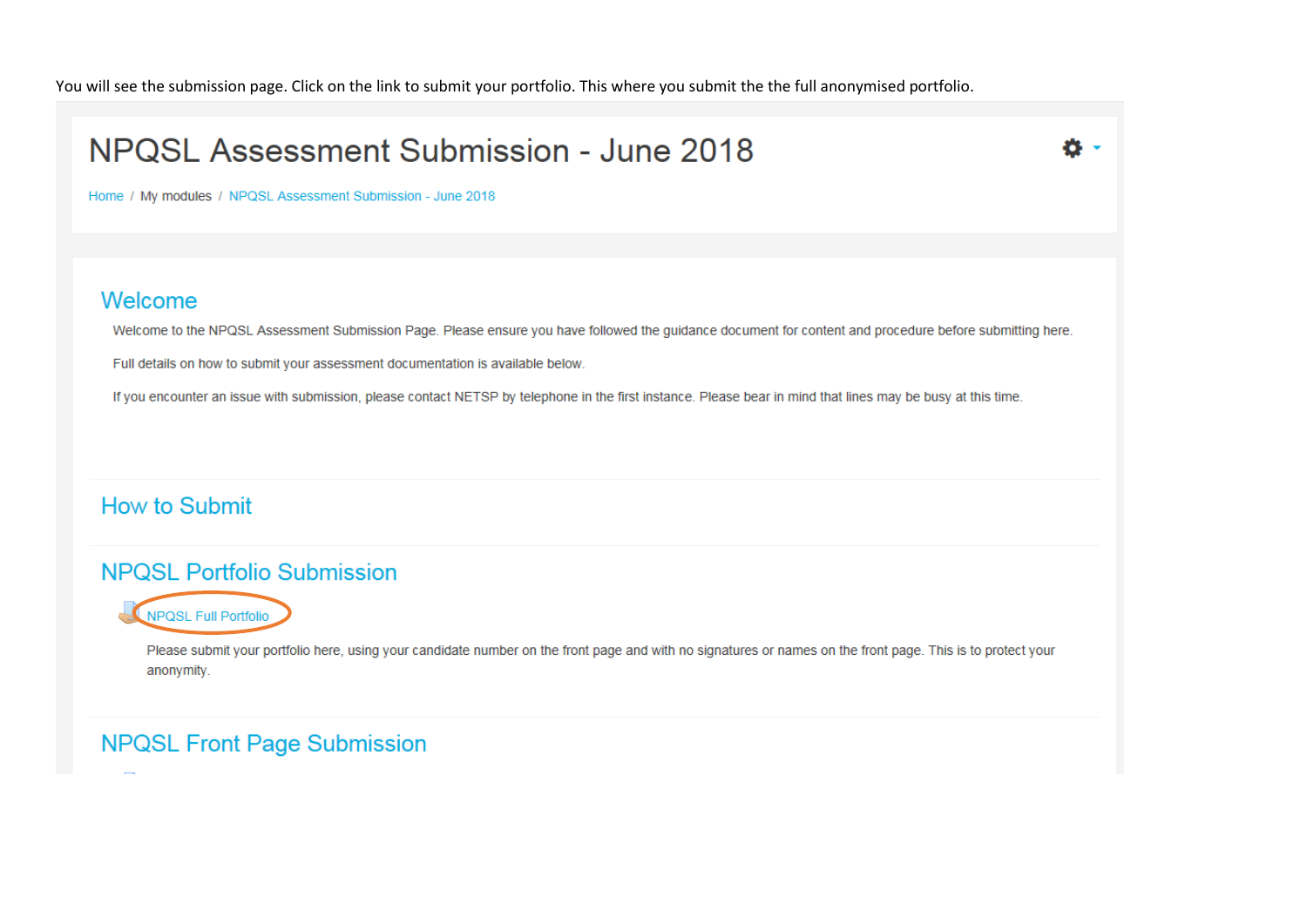Home / My modules / NPQSL Assessment Submission - June 2018 / NPQSL Portfolio Submission / NPQSL Full Portfolio

## **NPQSL Full Portfolio**

Please submit your portfolio here, using your candidate number on the front page and with no signatures or names on the front page. This is to protect your anonymity.

## **Submission status**

| Attempt number                                    | This is attempt 1.                                |  |
|---------------------------------------------------|---------------------------------------------------|--|
| Submission status                                 | No attempt                                        |  |
| Grading status                                    | Not marked                                        |  |
| Due date                                          | Wednesday, 6 June 2018, 4:00 PM                   |  |
| Time remaining                                    | 6 days 2 hours                                    |  |
| <b>Last modified</b>                              |                                                   |  |
| Submission comments                               | Comments (0)                                      |  |
|                                                   | Add submission<br>Make changes to your submission |  |
| This screen will appear. Click on add submission. |                                                   |  |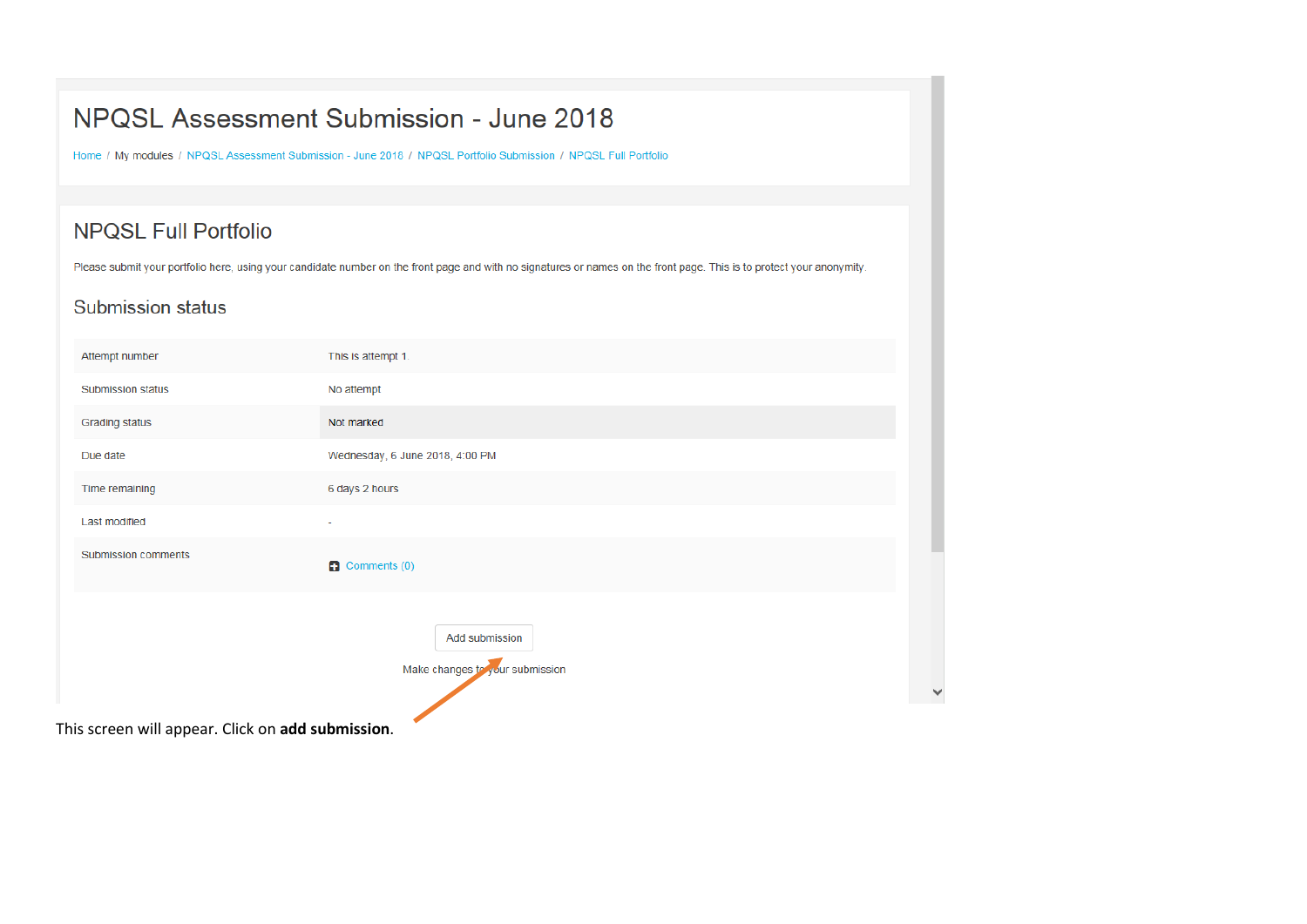

You can upload the file either by dragging and dropping the file to the uploader, or using the file picker. Here I have dragged and dropped the file over.

Click on the file and hold the mouse button down. Drag the file over to the upload area and release the mouse button.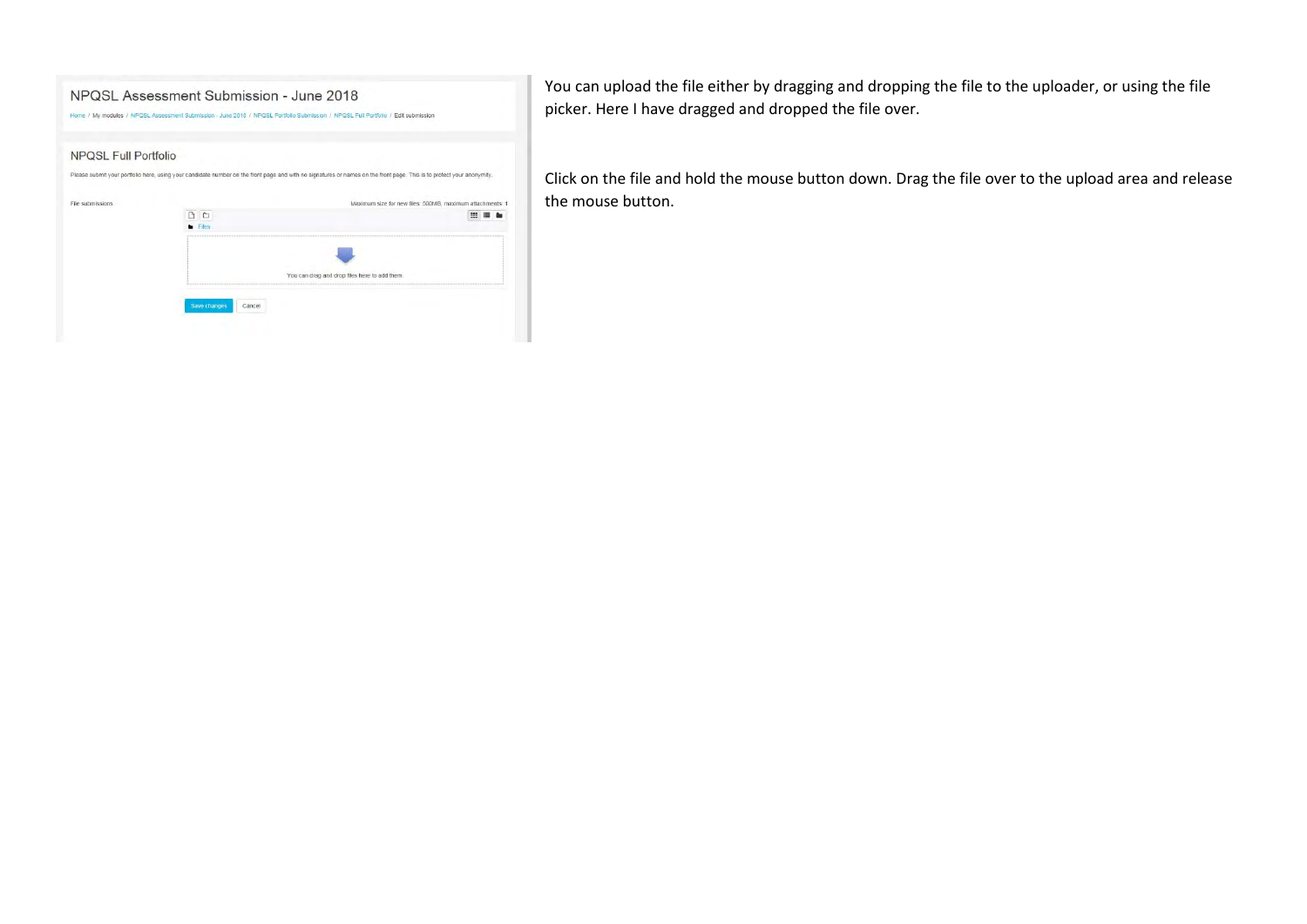You can see the file in the box ready to upload.

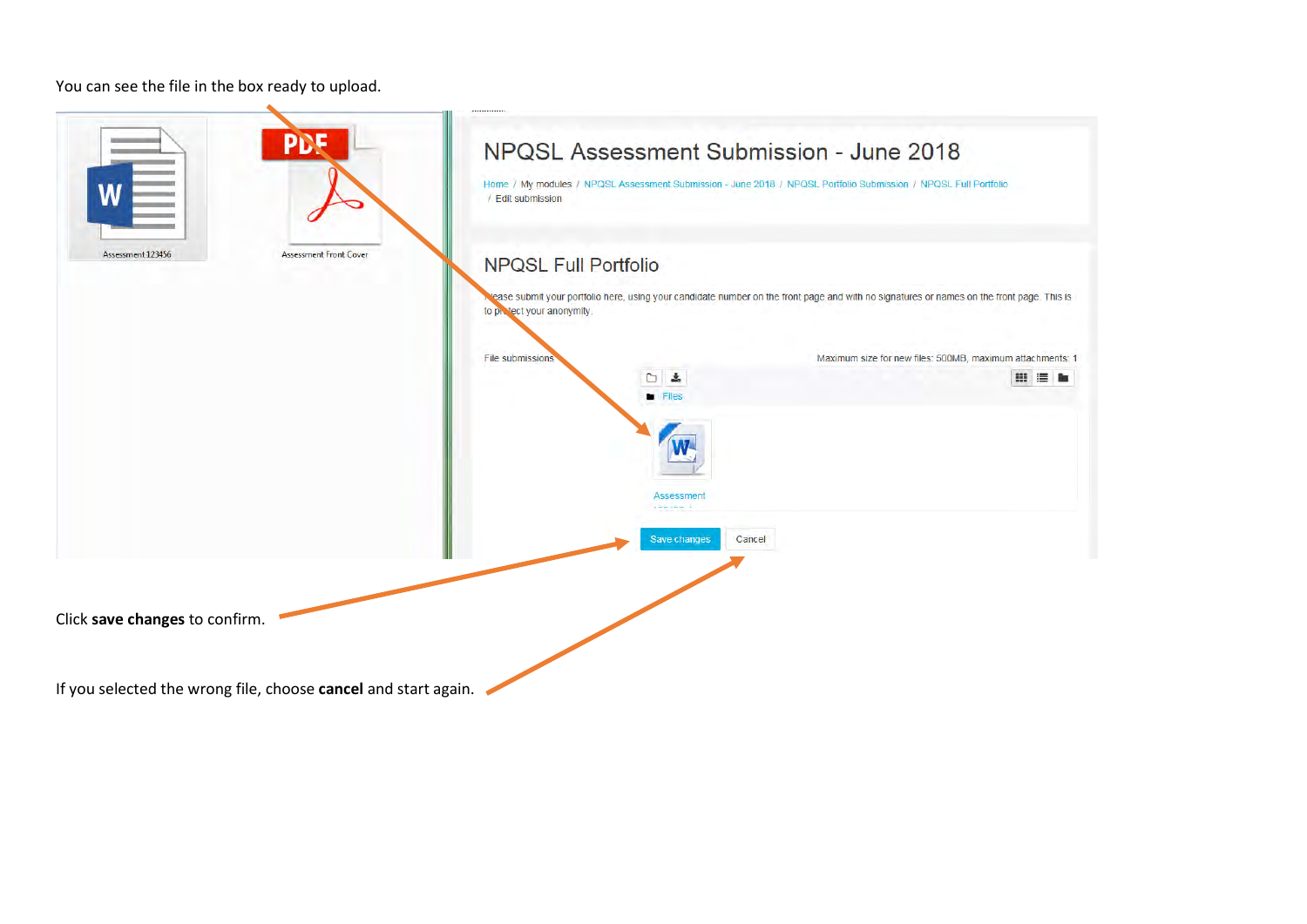#### When you have clicked **save changes**, this screen will appear

## **NPQSL Full Portfolio**

Please submit your portfolio here, using your candidate number on the front page and with no signatures or names on the front page. This is to protect your anonymity.

## **Submission status**

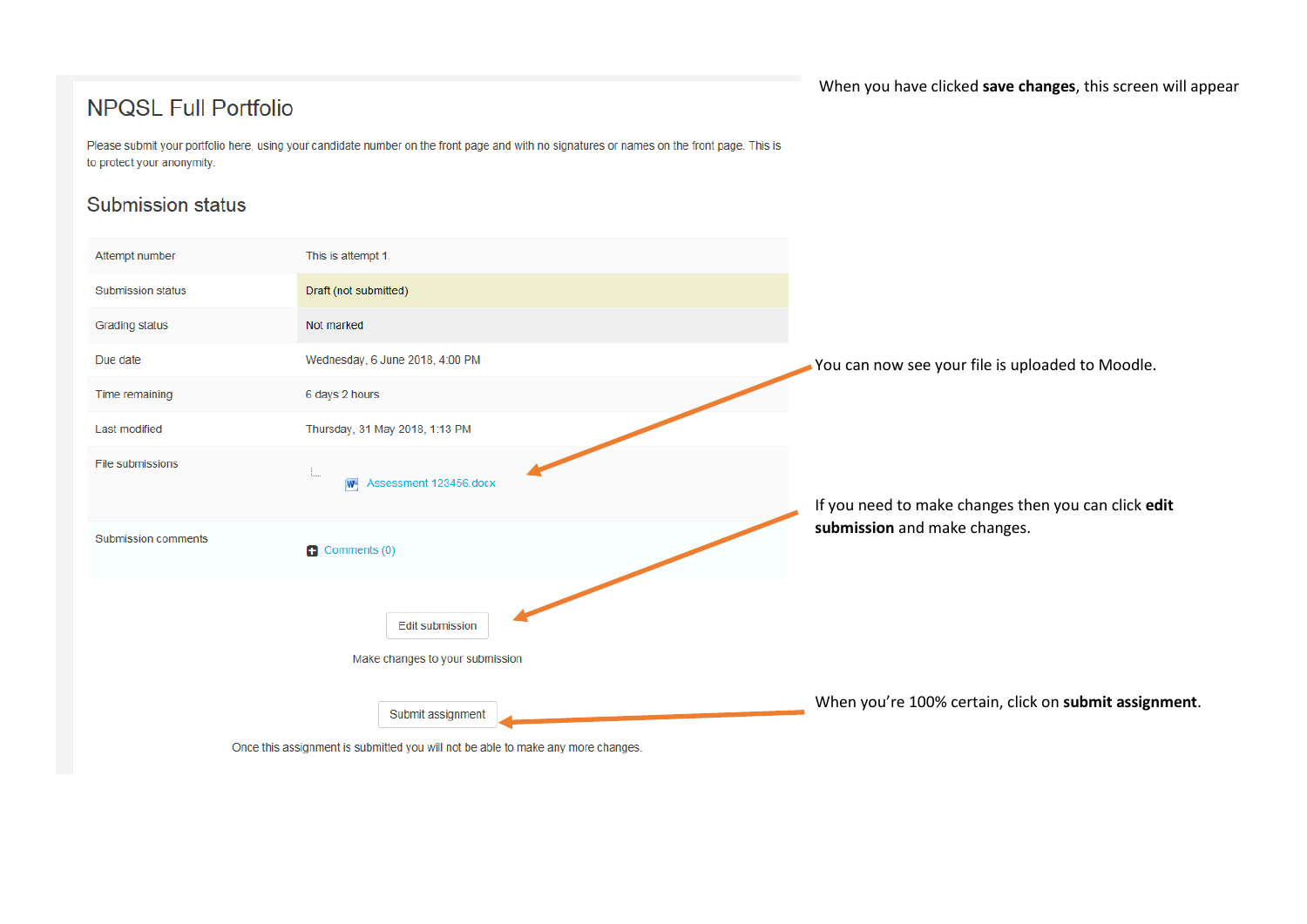

Tick the declaration box and click continue. Once you have done this there is no turning back!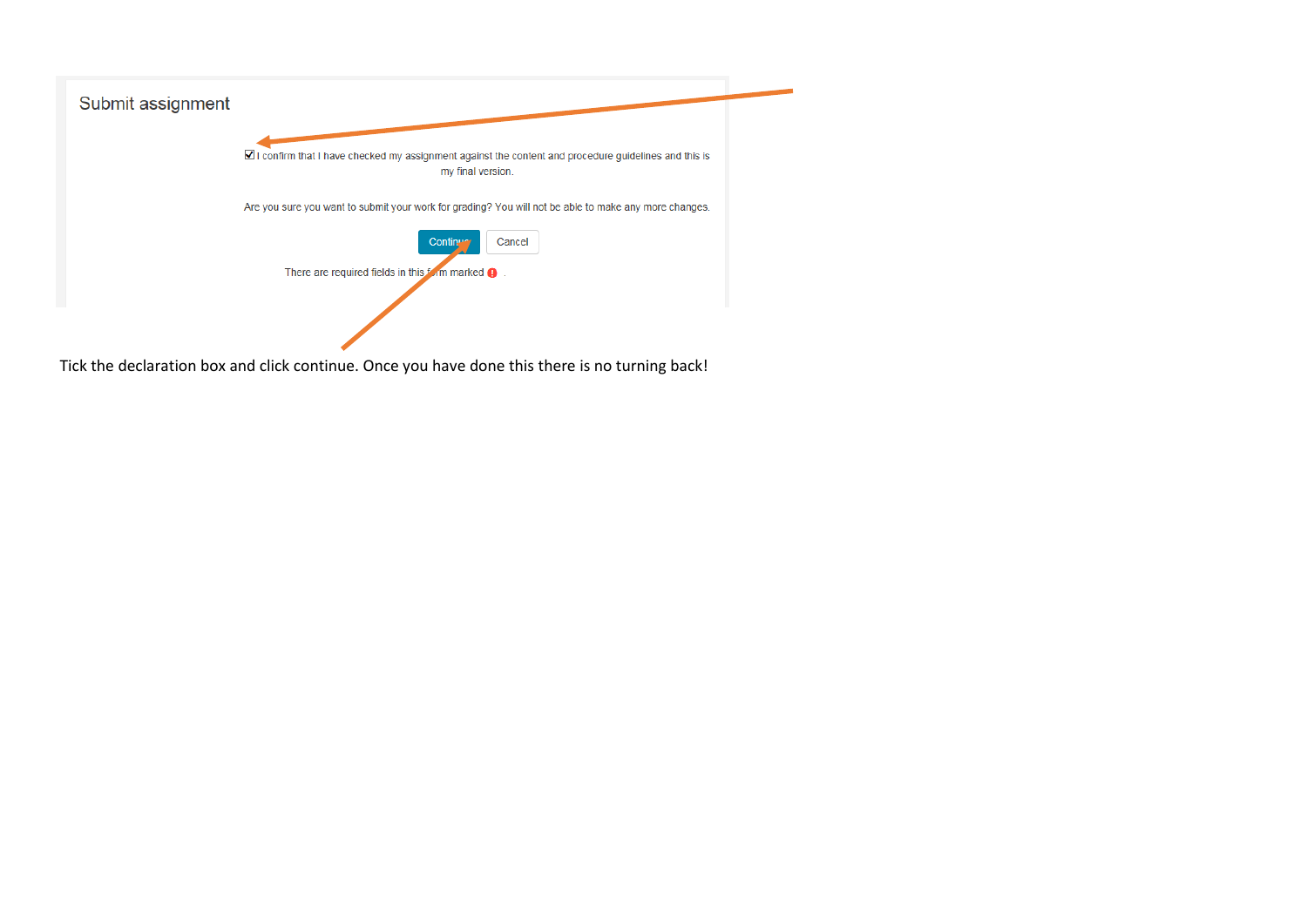## **NPQSL Full Portfolio**

Please submit your portfolio here, using your candidate number on the front page and with no signatures or names on the front page. This is to protect your anonymity.

## **Submission status**

| Attempt number           | This is attempt 1.                                     |
|--------------------------|--------------------------------------------------------|
| <b>Submission status</b> | Submitted for grading                                  |
| Grading status           | Not marked                                             |
| Due date                 | Wednesday, 6 June 2018, 4:00 PM                        |
| Time remaining           | 6 days 2 hours                                         |
| Last modified            | Thursday, 31 May 2018, 1:15 PM                         |
| File submissions         | i<br>Assessment 123456.docx<br>Turnitin status: Queued |
| Submission comments      |                                                        |

 $\Box$  Comments (0)

Your portfolio document has now been submitted.

Turnitin status may say **queued**. This is fine, as your portfolio document is now in our system.

**Now submit your front page. Your submission is not complete until you have done this.**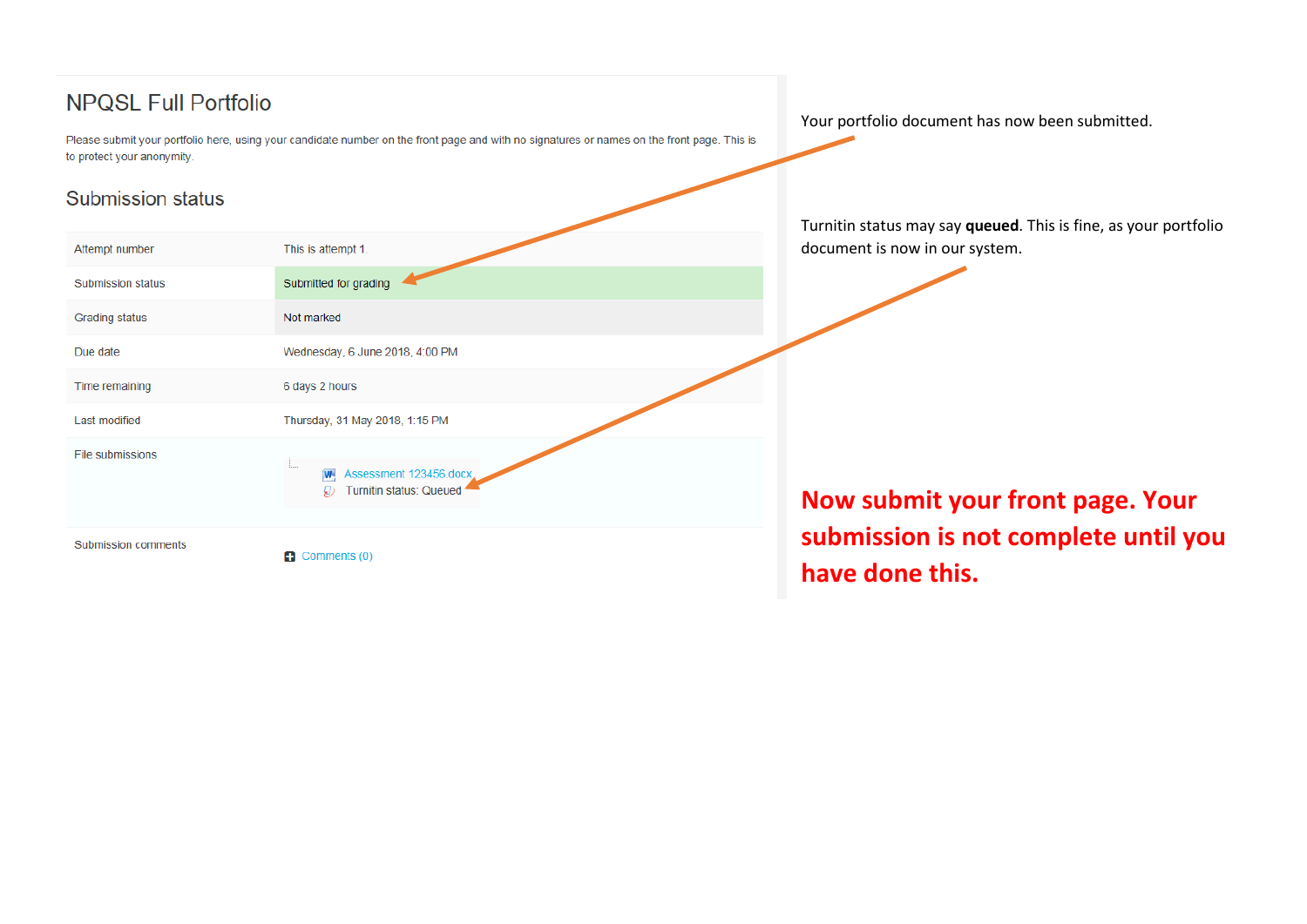

Click on the course title (e.g. Assessment Submission – June 2018) to return to the submission page and submit your front page.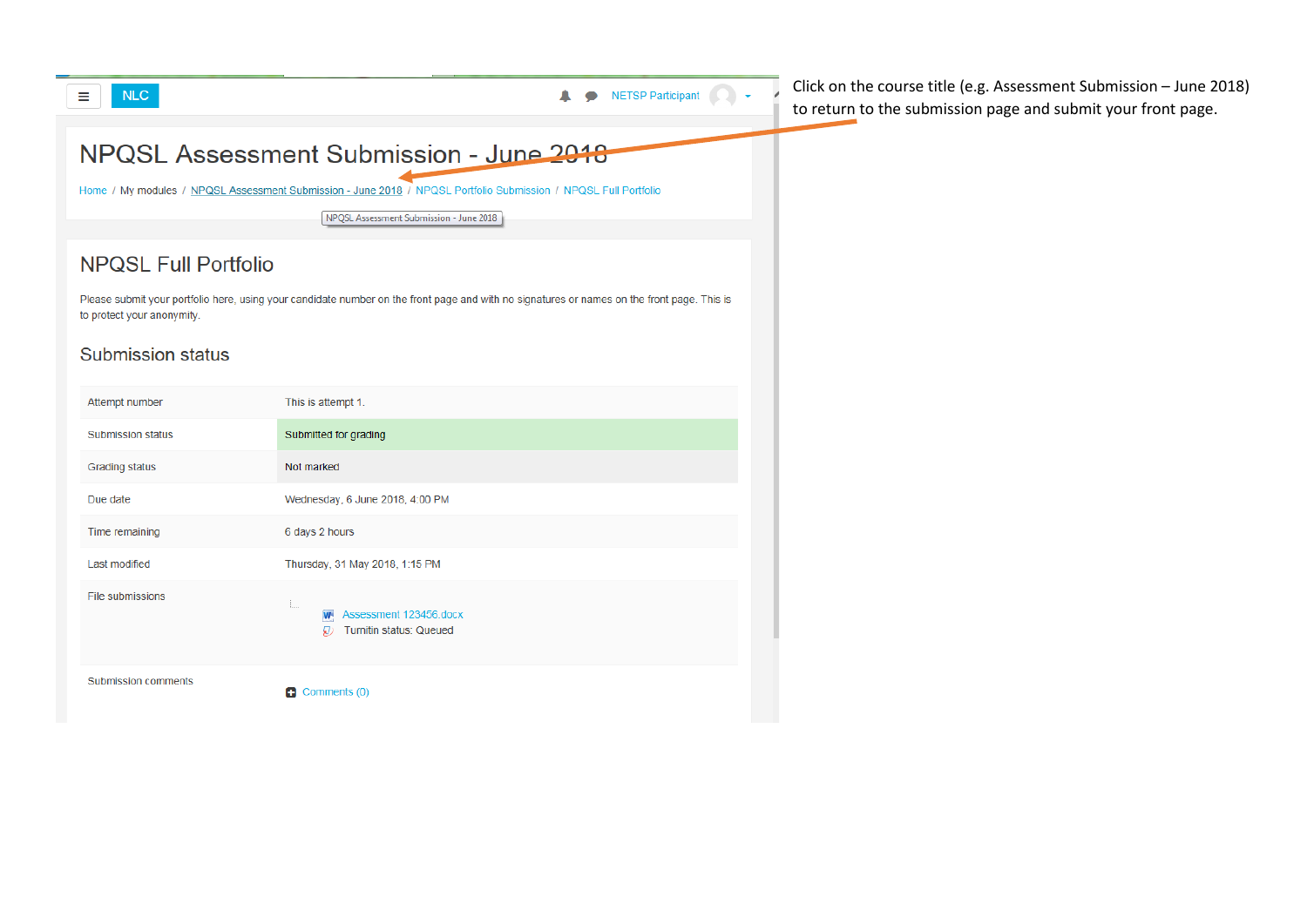ö.

Home / My modules / NPQSL Assessment Submission - June 2018

#### Welcome

Welcome to the NPQSL Assessment Submission Page. Please ensure you have followed the guidance document for content and procedure before submitting here.

Full details on how to submit your assessment documentation is available below.

If you encounter an issue with submission, please contact NETSP by telephone in the first instance. Please bear in mind that lines may be busy at this time.

#### How to Submit

#### **NPQSL Portfolio Submission**

#### NPQSL Full Portfolio

Please submit your portfolio here, using your candidate number on the front page and with no signatures or names on the front page. This is to protect your anonymity.

#### **NPQSL Front Page Submission**

You will be taken back to the submission page.

# **NPQSL Front Page Submission**

## **Front Page Submission**

Please submit your signed front page here, containing your name, and signatures from your sponsor and headteacher.

Click on the **front page submission** link to submit your front page.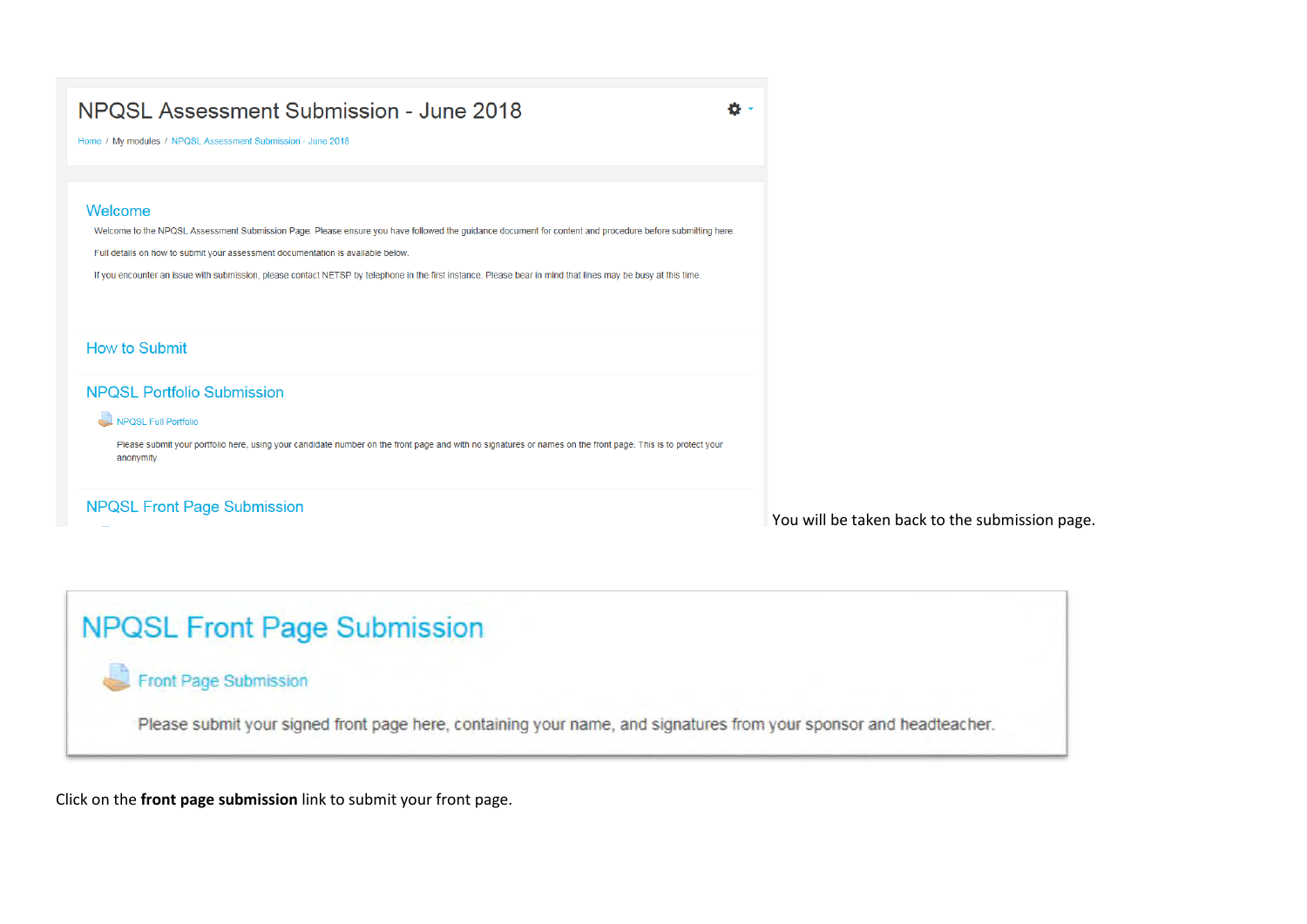Home / My modules / NPQSL Assessment Submission - June 2018 / NPQSL Front Page Submission / Front Page Submission

## **Front Page Submission**

Please submit your signed front page here, containing your name, and signatures from your sponsor and headteacher.

#### **Submission status**

| Attempt number             | This is attempt 1.              |
|----------------------------|---------------------------------|
| <b>Submission status</b>   | No attempt                      |
| <b>Grading status</b>      | Not marked                      |
| Due date                   | Wednesday, 6 June 2018, 4:00 PM |
| Time remaining             | 6 days 2 hours                  |
| Last modified              |                                 |
| <b>Submission comments</b> | Comments (0)                    |
|                            |                                 |
|                            | Add submission                  |
|                            | Make changes to your submission |

As you can see, the procedure is the same for this document. I have illustrated it below should you wish to check it.

#### Click on **Add submission**

Again, you can choose drag and drop, or use the file picker. I have shown the file picker process in the example below.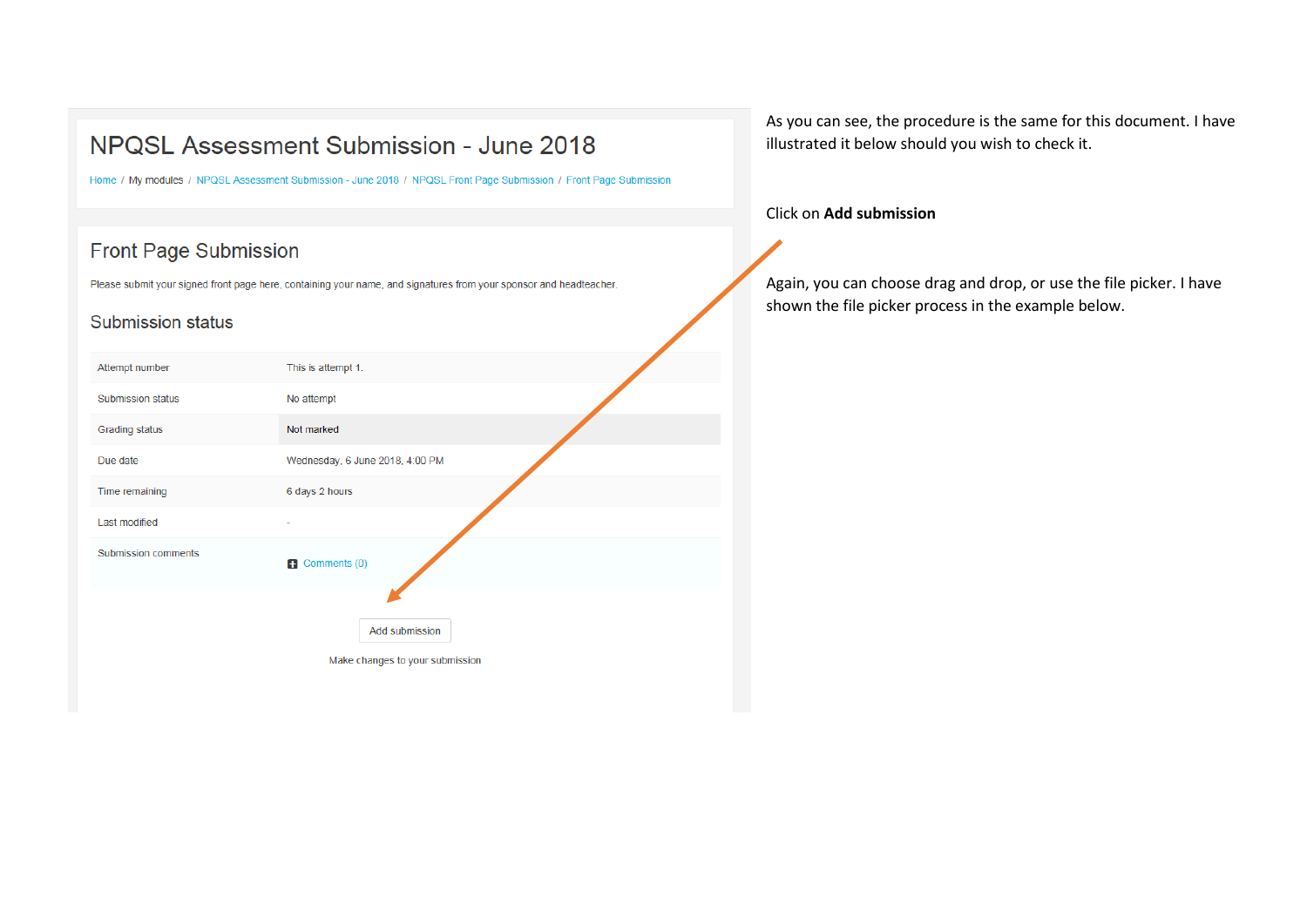| File picker                                                                                                                                                           |                                             |                                                       |                                             |                         |                                                     |                                        |  |
|-----------------------------------------------------------------------------------------------------------------------------------------------------------------------|---------------------------------------------|-------------------------------------------------------|---------------------------------------------|-------------------------|-----------------------------------------------------|----------------------------------------|--|
| <b>In Recent files</b><br>Opload a file                                                                                                                               |                                             |                                                       |                                             |                         | 田田島                                                 |                                        |  |
| <b>A</b> URL downloader<br>m exscorm<br>Wikimedia                                                                                                                     | Attachment<br>Save as                       | Browse                                                |                                             |                         |                                                     |                                        |  |
|                                                                                                                                                                       |                                             |                                                       |                                             |                         |                                                     | Click on upload a file and then browse |  |
|                                                                                                                                                                       |                                             |                                                       |                                             |                         |                                                     |                                        |  |
| Choose File to Upload<br>▶ NPQSL Assessment                                                                                                                           |                                             |                                                       |                                             | $\frac{1}{2}$           | $- x -$<br>Search NPQSL Assessment<br>$\mathcal{P}$ |                                        |  |
| New folder<br>Name                                                                                                                                                    | Assessment 123456<br>Assessment Front Cover | Date modified<br>31/05/2018 13:04<br>31/05/2018 11:59 | Type<br>Microsoft Word D<br>Adobe Acrobat D | Size<br>87 KB<br>187 KB | <b>細▼ 団</b><br>0                                    |                                        |  |
| Organize -<br><b>A</b> Favorites<br>OneDrive for Busir<br>Recent Places<br>Desktop<br>Downloads<br><b>Mine</b><br><b>Dropbox</b><br>Ca OneDrive - Newca<br>SharePoint |                                             |                                                       |                                             |                         |                                                     |                                        |  |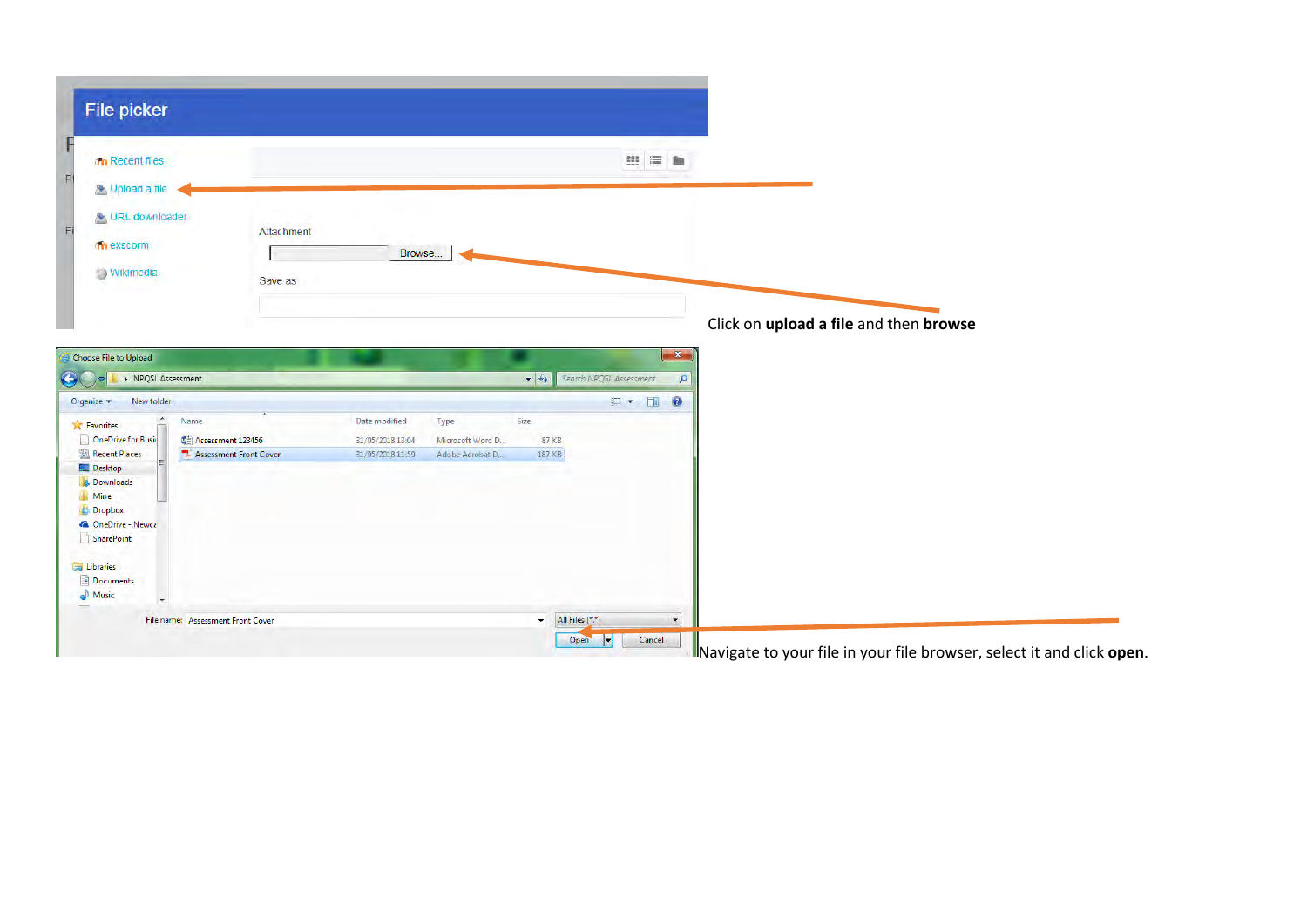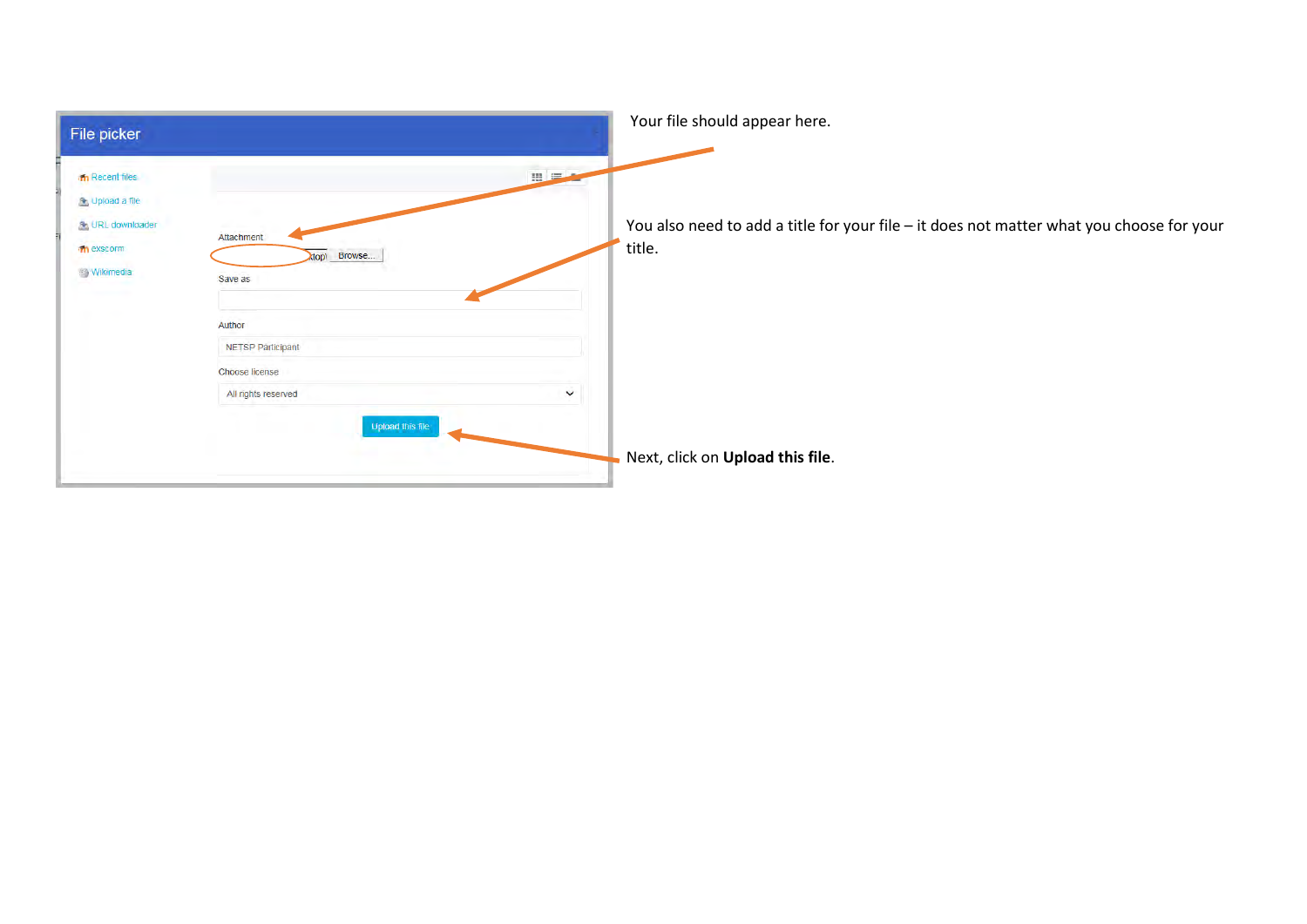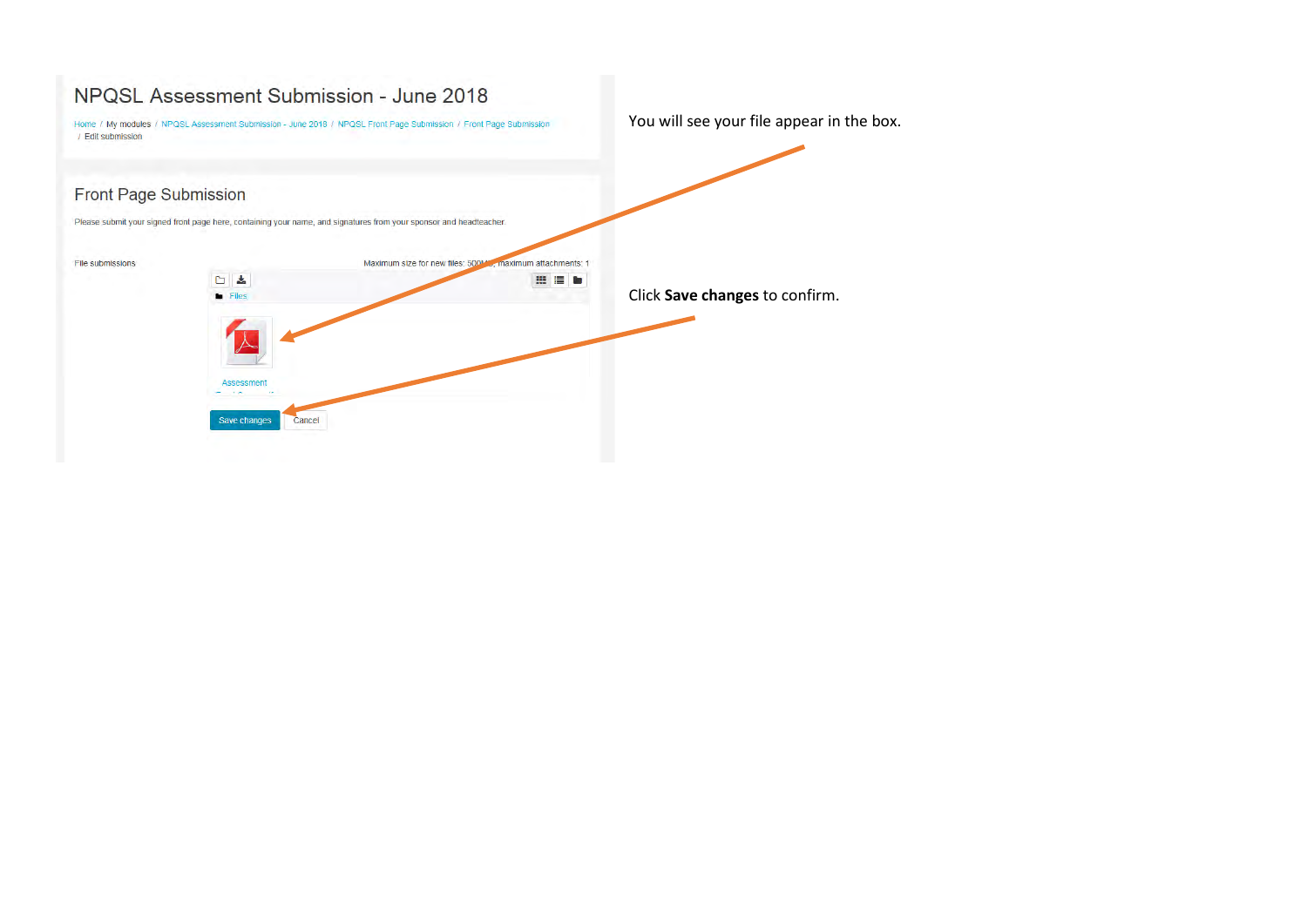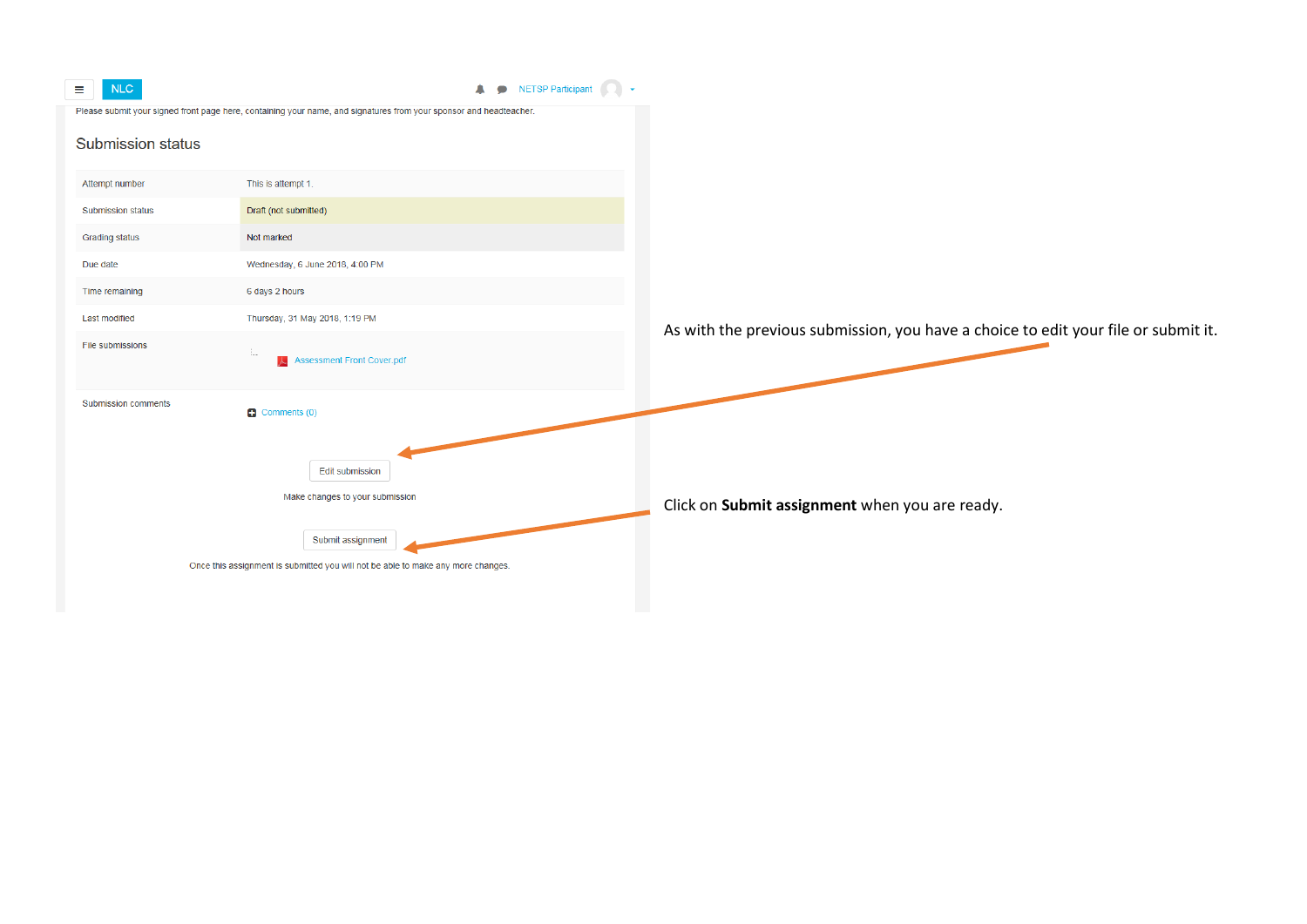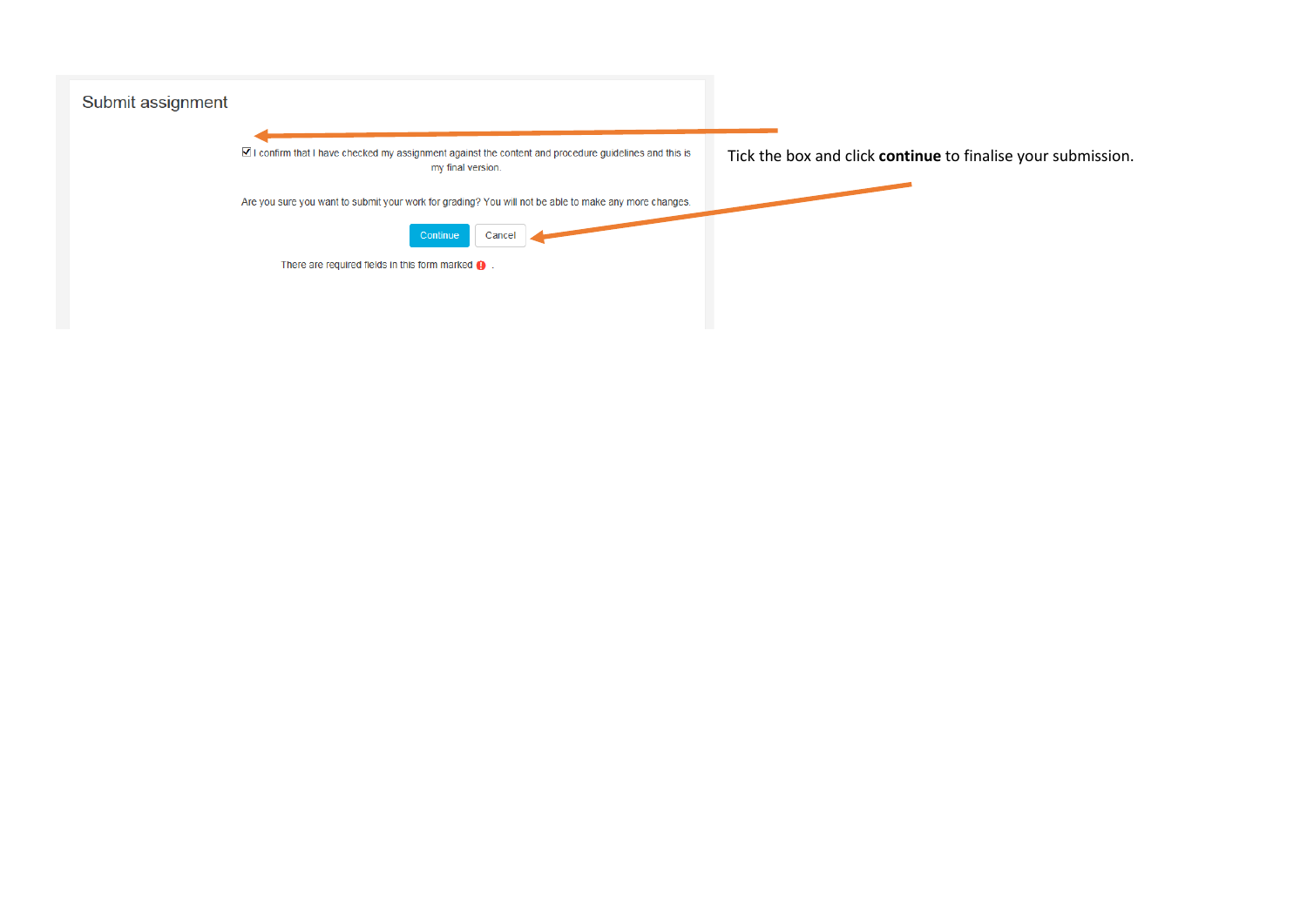# **Front Page Submission**

Please submit your signed front page here, containing your name, and signatures from your sponsor and headteacher

## **Submission status**

| Attempt number      | This is attempt 1.                          |  |
|---------------------|---------------------------------------------|--|
| Submission status   | Submitted for grading                       |  |
| Grading status      | Not marked                                  |  |
| Due date            | Wednesday, 6 June 2018, 4:00 PM             |  |
| Time remaining      | 6 days 2 hours                              |  |
| Last modified       | Thursday, 31 May 2018, 1:19 PM              |  |
| File submissions    | $\vdots$<br>Assessment Front Cover.pdf<br>人 |  |
| Submission comments | Comments (0)<br>Ð                           |  |

Your assessment is now fully submitted! Congratulations!

As you can see, your file is in our system. There is no Turnitin section for the front page.

You can exit your browser.